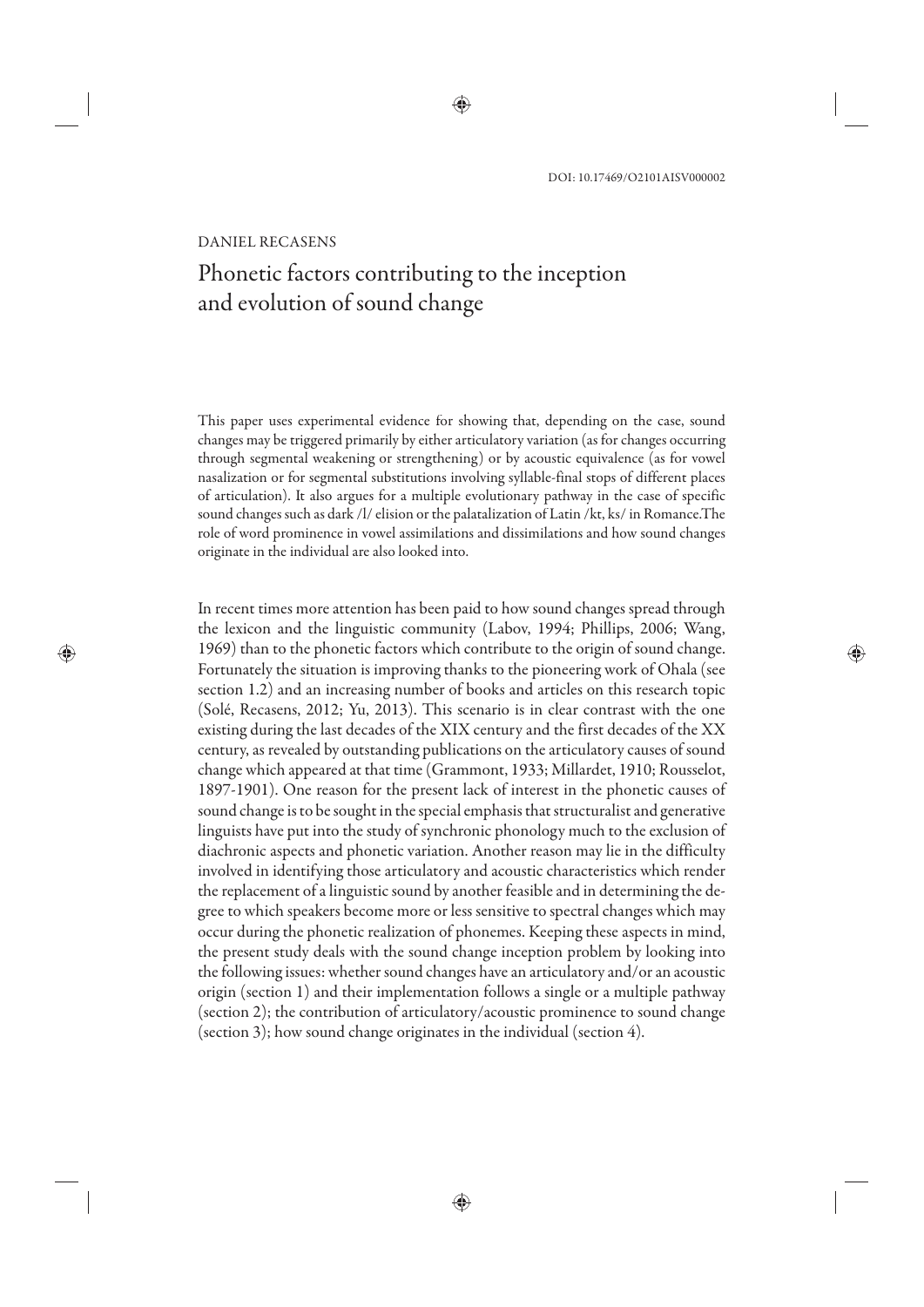# 1. *Articulation- vs acoustic-based sound changes*

Linguists and philologists working on sound change during the first half of the XX century thought that sound shifts were essentially articulation-based. The general principle underlying this belief was that listeners may fail to identify a given phoneme intended by the speaker whenever subject to prominent articulatory and spectral changes in specific contextual, positional and/or prosodic conditions. According to an alternative acoustico-perceptual based approach, on the other hand, a number of sound changes are triggered by acoustic equivalence rather by articulatory variation (Ohala, 1981). The rationale behind this assumption is that two phonemic units are prone to be confused perceptually whenever exhibiting similar spectral cues in favorable segmental contexts and positions within the word and the utterance. A critical evaluation of these two explanatory hypotheses of sound change is presented next.

## 1.1 Articulatory origin

Most sound changes originate whenever listeners fail to compensate for coarticulation. Context-dependent coarticulatory effects may give rise to articulatory changes in the phonetic implementation of a given phoneme which may lead listeners to believe that a new phoneme has been produced by the speaker. An illustrative example is the raising of stressed /a/ to a mid front vowel before an (alveolo)palatal consonant in Early Romance, as in the developments Latin  $\lceil \cdot \text{akse} \rceil$  AXE "axis"  $> \lceil \cdot \rceil$  ajse] > Catalan [e(j)ʃ] and Latin [ˈfakto] FACTU "done" > \*[ˈfajto] > Catalan [fet], where [j] in the intermediate phonetic variants \*[ˈajse] and \*[ˈfajto] corresponds to a lenited realization of the original syllable-final velar stop. In this particular case productions of /a/ involving some tongue body fronting and raising, and consequently an increase in F2 frequency, induced by following [j] must have been heard as realizations of the mid front vowel phoneme by the listeners. Another clear example of an articulation-based sound change is the palatalization of a dentoalveolar consonant by an adjacent front vowel or glide, as in the above development Latin ['akse] AXE "axis" >  $\vert$ 'ajse] > Catalan [e(j)[] where the glide has caused following /s/ to turn to a palatoalveolar fricative after which it has stayed or dropped (both variants [ejʃ] and [eʃ] occur in Catalan depending on dialect).

In partial disagreement with linguists and philologists from the XIX and XX centuries, data reported in sections 1.1.1 through 1.1.3 show that there are sound changes which appear to be acoustically driven and thus are not triggered by articulatory variation.

# 1.1.1 Syllable-final stops

The exchange between oral stops of different places of articulation in syllable-final position whether word-internally or word-finally is prone to be caused by acoustic equivalence (see also Gauchat, 1925). Thus, for example, the spectral similarity between the stop bursts and the vowel formant transitions for /k/ and /t/ next to a front vowel may account for the changes  $/t$  >  $[k]$  and  $/k$  >  $[t]$  in this vowel con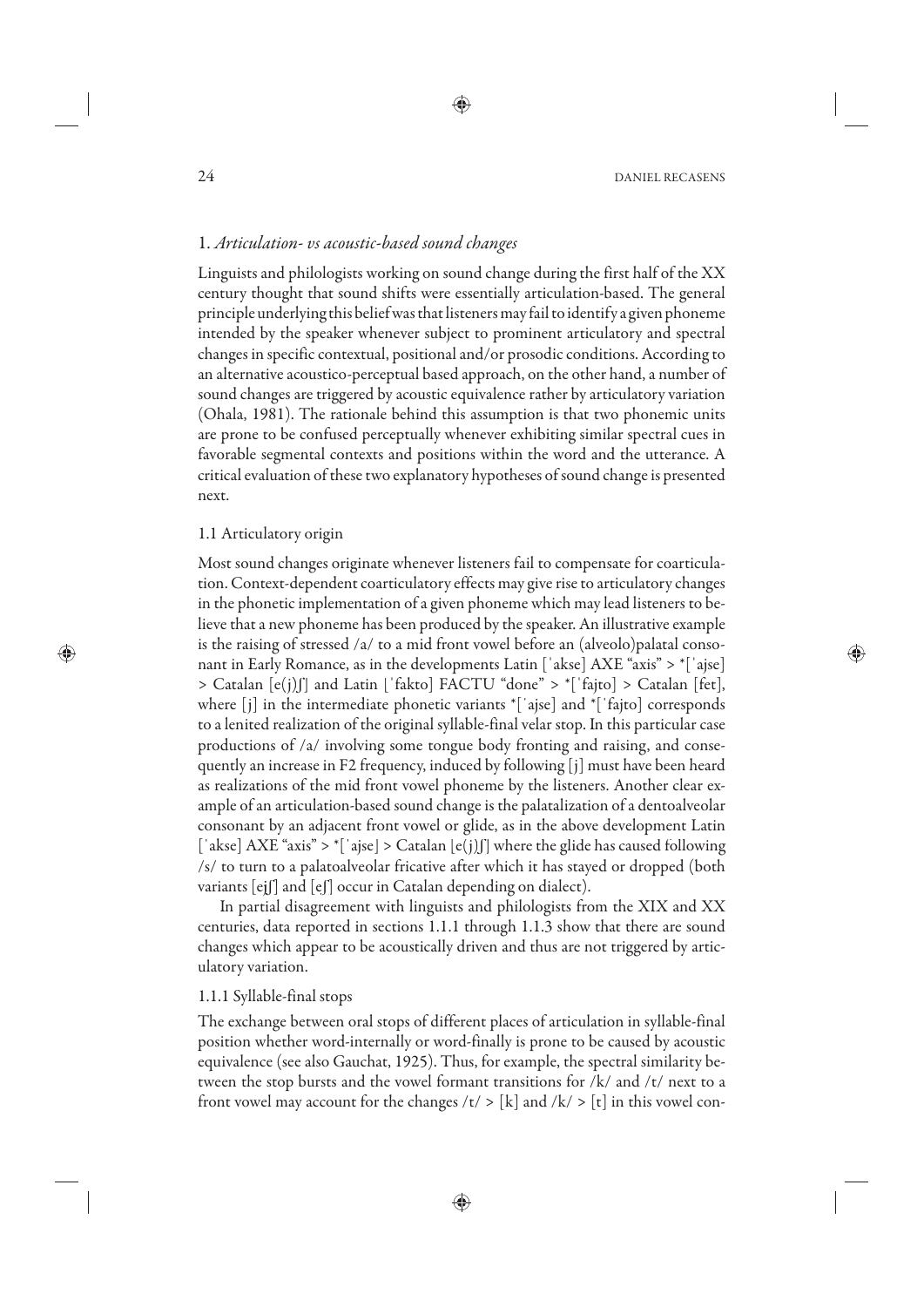text whenever the originary stop occurs at the end of the syllable and is thus not too perceptually salient. The former change has taken place in Standard Catalan *ànec* ANATE "duck" and *préstec* PRAESTITU "loan" where /t/ in the Latin forms was replaced by [k], and the latter in the dialectal Catalan variants *coït* CULICINU "mosquito" and *présset* PERSICU "peach" where /k/ in the Latin lexical items shifted to [t] (the lexical cognates for *coït* and *présset* in Standard Catalan are *coïc* and *préssec* and therefore have a velar stop, as in Latin). The fact that /t/ and /k/ may be exchanged in the two directions, i.e., from dental to velar and from velar to dental, suggests that the replacements in question are triggered by spectral equivalence rather than by variations in closure fronting. Indeed, an articulatory account of this reversable change is feasible for  $/k$  > [t] (the velar may be confused with the dental when fronted to a [c]-like articulation, e.g., before a front vocalic segment) but not for  $\langle t \rangle$  > [k] (no tongue closure retraction is expected to occur in this case, e.g., before a back rounded vocalic segment).

# 1.1.2 Vowel nasalization

Changes in vowel quality induced by nasalization such as Old French  $\sqrt{\tilde{y}}$  >  $[\tilde{\alpha}]$  (*un* UNU "one") and /ī/ > [ɛ̃] (*vin* VINU "wine") have also been triggered by spectral modifications. While Grammont (1933) suggested that those changes were articulation-based, Beddor (1983) has argued convincingly that they arise when nasal formants are added to the first vowel formant region thus causing higher oral vowels to be heard as if they were lower (and low vowels to be perceived as if they were higher) when nasalized. Recent evidence indicates that the spectral changes associated with nasalization may be enhanced or attenuated by changes in articulatory configuration which may occur during the production of nasalized vowels (Carignan, Shosted, Shih & Rong, 2013).

# 1.1.3 Sonorants

A third example of an acoustically driven sound change is the shift from clear /l/ to an alveolar tap ([ɾ]), as in the case of dialectal Spanish *alto* becoming *arto* ALTU "high". It may be argued that this sound change is conditioned by segmental shortening (the alveolar tap is shorter than the clear alveolar lateral) and gestural reduction (whenever too short, the tongue front may fail to make a complete closure during the production of clear /l/). Whether these articulatory maneuvers apply or not, the replacement of /l/ by an alveolar tap appears to be finally determined by the fact that the two consonants share a relatively high F2 about 1600 Hz or higher and are thus spectrally similar.

# 1.2 Acoustic origin

While, as shown in section 1.1, several sound changes which were traditionally thought to be articulation-based appear to have an acoustic origin, there also are sound changes which have been attributed to acoustic equivalence and are more prone to have an articulatory origin instead. As exemplified next, evidence for the articulatory origin of specific sound changes is to be sought in the existence of inter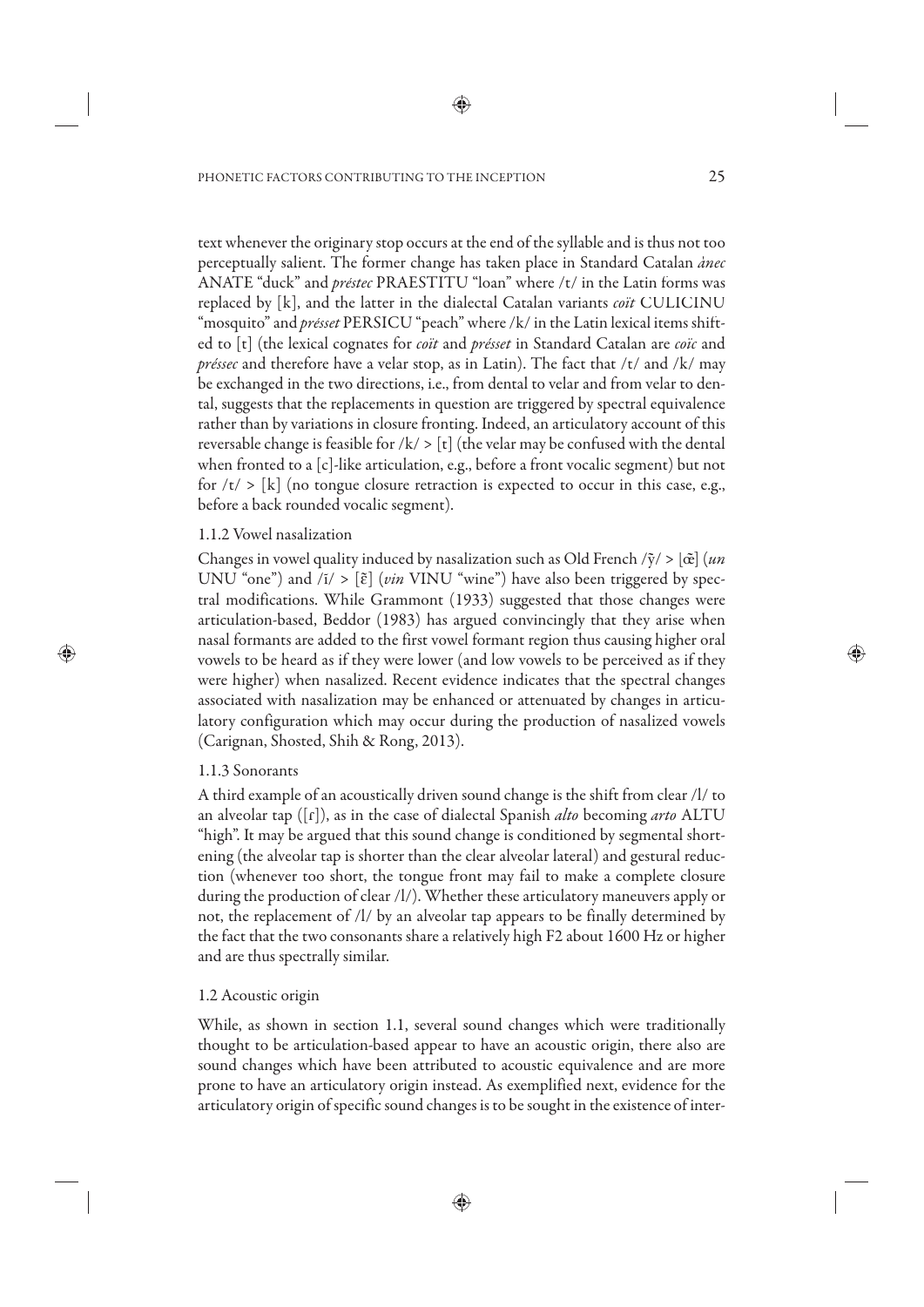mediate variants between the input and output forms which may have been available at different historical periods.

#### 1.2.1 Syllable-initial stops

Segmental substitutions involving syllable-initial stops of different places of articulation may occur in very specific vocalic contexts, as for example  $/k$  > [p] before a back rounded glide (Indo-European *\*ekwos* > Classical Greek *hippos* "horse"; Latin [ˈkwattuor] QUATTUOR > Romanian *patru* "four", Sardinian *báttoro*) and palatalized /p/ >  $[(t)]$  (Latin *sap* $[i]$ *a* SAPIAM > Fr. *sache* "know, 1st person, subjunctive tense"; Latin *p*[j]*eno* PLENU > Portuguese *cheo* "full"). These sound changes have been attributed to the existence of similar burst spectra and formant transitions for the originary and outcoming consonants (Ohala, 1978; 1989). Indeed, both the burst and the F2 vowel transition locus are low frequency for labial and back velar stop consonants, and high frequency for the palatalized labial stop and the palatoalveolar affricate (also for /t/).

A closer analysis of these phonetic developments reveals, however, that, at least in a subset of languages (Hickley, 1984), they may have involved an increase in glide constriction narrowing and thus an articulatory mechanism. Under this assumption the phonetic derivation for palatalized /p/ would then be /pj/ > [pc] > [pc] > [ptf]  $>$   $[(t)$  $]$ , which is consistent with lexical variants exhibiting the intermediate stages  $[p\mathfrak{c}]$ ,  $[p\mathfrak{c}]$  and  $[p\mathfrak{t}]$  (Engadin Rhaetoromance ['sapca] SAPIAM, Occitan ['sapt $[a]$ ] SAPIAM, Romanian  $\lceil \cdot \frac{\rho_{\text{catr9}}}{\rho_{\text{catr9}}} \rceil$  PETRA "stone"; Lausberg, 1970: 398; Rankin, 1974). Given this scenario, it may be suggested that the replacement of  $\frac{1}{\sqrt{w}}$  by [p] has been triggered by an increase in labiovelar constriction degree (/w/  $> [\phi]$ ) and therefore has proceeded through the pathway /kw/  $> [k\phi]$   $> [kp]$   $> [p]$ .

### 1.2.2 /l/ vocalization

The vocalization of /l/ may yield the outcomes [w] or [j] depending on whether the lateral is dark or clear, respectively. Thus, the replacement of dark /l/ by [w] accounts for the dialectal Catalan variants *a*[w]*ba* ALBA "dawn" and *esca*[w]*far* EXCALEFACERE "to heat", and the substitution of /l/ by [j] for Italian *amp*[j]*o* derived from Latin AMPLU. According to the acoustic equivalence hypothesis (Ohala, 1974), these changes are associated with whether the /l/ steady-state period has a low F2 frequency about 800-1000 Hz ([ł] > [w]) or else a high F2 about 1600-1800 Hz ([l]  $> [i]$ ).

There is however evidence for an articulation-based interpretation of these two consonant vocalization processes in Romance. Thus, it has been hypothesized that the replacement of clear /l/ by  $[i]$  in the tautosyllabic clusters /pl/ and /kl/ has not taken place directly but through the intermediate realizations [pʎ] and [kʎ] which are still available in several Romance dialects, e.g., Ribagorçan Catalan [kʎaw] CLAVE "key", [ˈpʎɔwɾe] PLOVERE "to rain", Francoprovençal areas [ˈpʎema] PLUMA "feather", [kʎa] CLAVE (Repetti, Tuttle, 1987). In particular, the development /kl/> [kʎ]> [kj] involves two consecutive production mechanisms: blending between the tongue front gesture for the alveolar lateral and the dorsal gesture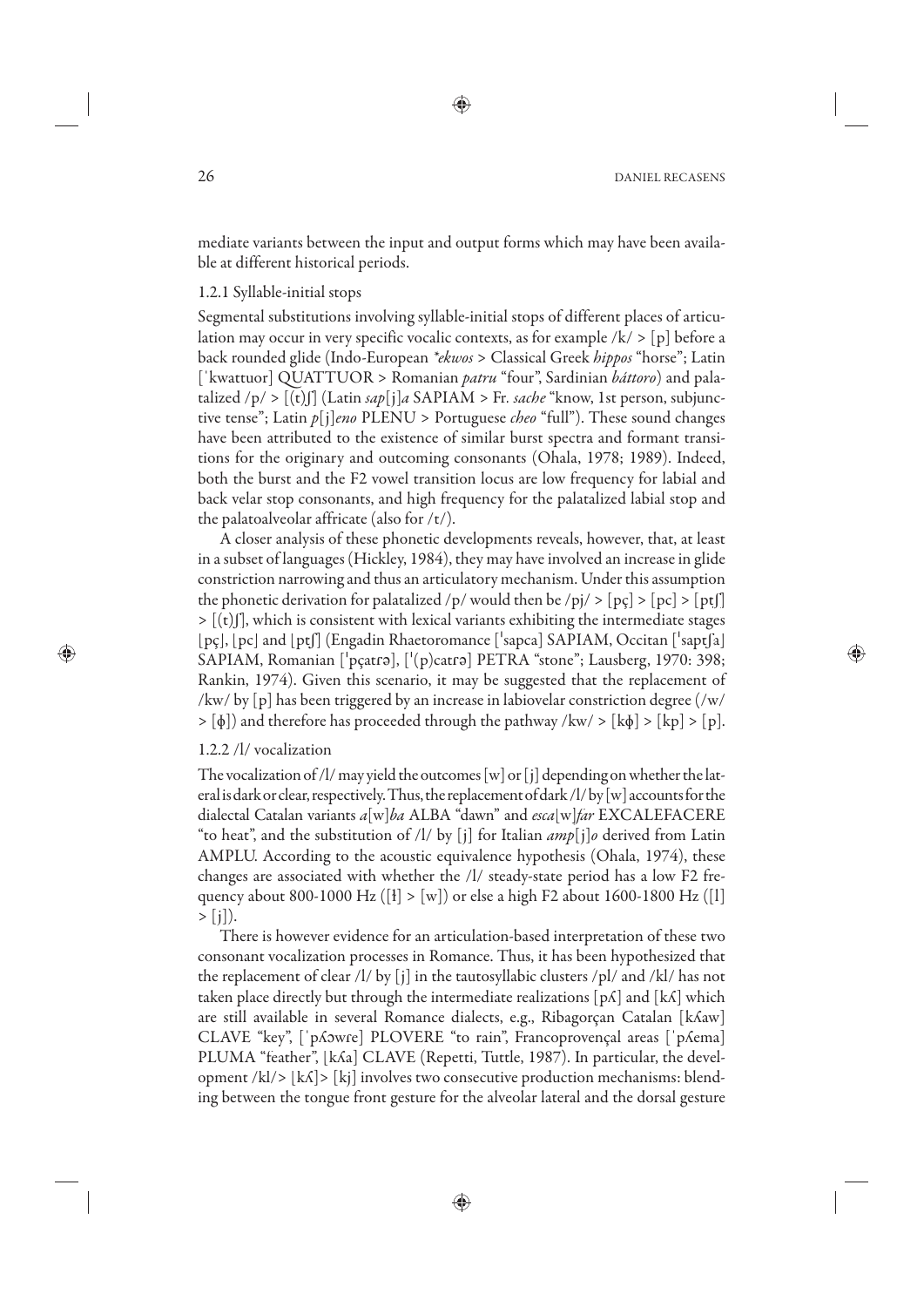for the velar stop into the alveolopalatal lateral realization  $[\Lambda]$ , followed by delateralization of  $[\Lambda]$  into  $[i]$  through central tongue contact loss. Regarding the change  $[t] > [w]$ , there is articulatory evidence indicating that dark /l/ vocalization has been induced by apical contact loss, which contributes to lower the F2 frequency down to 600-800 Hz thus rendering the alveolar lateral spectrally similar to /w/ (Lin, Beddor & Coetzee, 2014). This articulatory account is also consistent with the fact that [ɫ] vocalization is prone to occur before labial and velar consonants (Gevaudanès Occitan ['awbo] ALBA, [faw'ku] FALCONE), where the lateral may exhibit less apicoalveolar contact and a lower F2 than before consonants of other places of articulation (Hardcastle, Barry, 1985; Scobbie, Wrench, 2003).

In order to seek for a more thorough understanding about whether [ɫ] vocalization is acoustic- or articulation-based we conducted a perception experiment where several Catalan subjects were asked to identify as /l/ or as /w/ several tokens of [ł] embedded in [VłCV] stimuli excised from real speech sequences produced by several speakers of Majorcan Catalan where the alveolar lateral has a strongly dark realization (Recasens, Espinosa, 2010a). A relevant aspect about the perception stimuli was that, since they had been produced with an artificial palate in place, we could test the effect of changes in F2 frequency and in alveolar contact size in the phonemic categorization of [ɫ]. As exemplified in Table 1, the perception stimuli subject to identification had the following spectral and articulatory properties: their F2 could range between 650-750 Hz (more /w/-like) and 800-950 Hz (less /w/-like); they could be articulated with minimal or maximal apicoalveolar contact if showing, respectively, 0 to 3 or 6 to 8 'on' electrodes at any of the alveolar rows of electrodes on the artificial palate (the maximal number of electrodes on a given alveolar row is 8). Given these F2 frequency and alveolar contact ranges, the [VɫCV] stimuli put to test were characterized by either a low or a high F2 and minimal or maximal alveolar contact. The consonant following  $\lbrack 1 \rbrack$  could be the stops /b, d, k/ and the alveolar fricative /s/ (only /ld/ stimuli specified for the maximal alveolar contact condition were included since /l/ is always articulated with a full closure before /d/ in Catalan). The initial testing hypothesis was that, if spectrally dependent, [ɫ] would be heard as /w/ not only in the case of stimuli showing minimal alveolar contact and a low F2 but also a low F2 and maximal alveolar contact; on the other hand, if vocalization was mainly dependent on alveolar contact loss and thus articulation based, [ɫ] would be heard as /w/ when produced with minimal alveolar contact independently of whether F2 was low or high.

The identification test yielded highest /w/ identification percentages for the low F2 – minimal alveolar contact stimuli, more so when /l/ was followed by /b/ (57%) than by /d, s, k/ (15%-35%). The /w/ identification percentages for all clusters in the three other acoustico-articulatory conditions were generally below 20%. While these identification results do not seem to provide clear support for either of the two explanatory hypotheses, there are reasons to believe that the articulatory account has higher predictive power than the acoustico-perceptual one: alveolar contact loss appears to cause F2 to lower to a greater extent than other articulato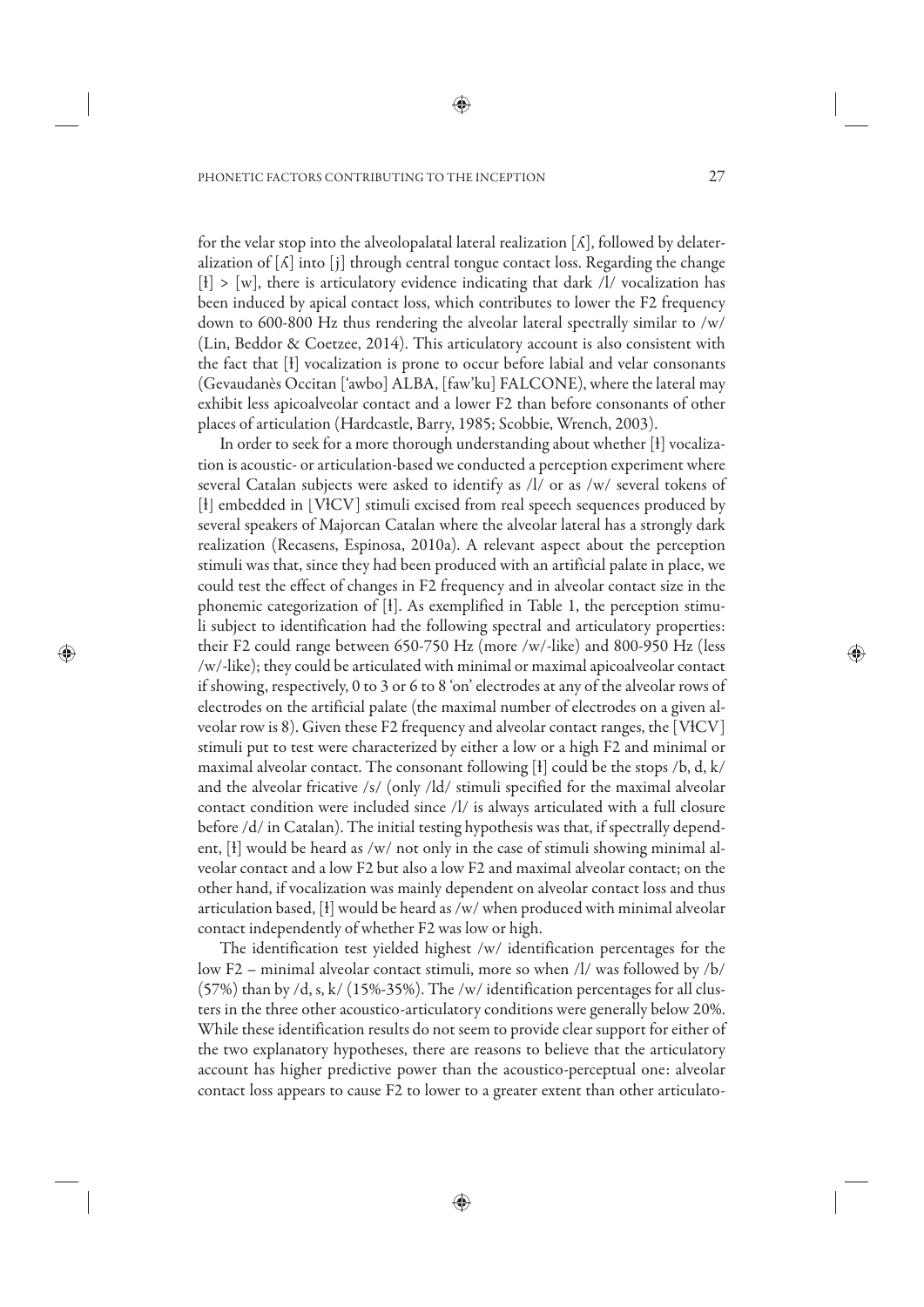ry maneuvers such as tongue body retraction thus giving rise to a /w/-like spectral configuration more effectively and this frequency lowering effect is especially prone to occur before labial consonants which is where dark /l/ vocalization occurs most often.

| speaker        |      | linguoalveolar contact |  | F <sub>2</sub> frequency |        |
|----------------|------|------------------------|--|--------------------------|--------|
|                | low  | 0'on' electrodes       |  | low                      | 657 Hz |
| $\overline{2}$ | low  | 0 'on' electrodes      |  | low                      | 666 Hz |
| 3              | low  | 1 'on' electrodes      |  | high                     | 882 Hz |
|                | low  | 0 'on' electrodes      |  | high                     | 824 Hz |
| 4              | high | 8 'on' electrodes      |  | low                      | 755 Hz |
| 4              | high | 8 'on' electrodes      |  | $\log$                   | 762 Hz |
| 3              | high | 8 'on' electrodes      |  | high                     | 898 Hz |
| 4              | high | 7'on' electrodes       |  | high                     | 827 Hz |

Table 1 - *Articulatory and spectral conditions for the identification test of dark /l/ as /w/ in the cluster/lb/*

# 1.2.3 Velar softening

Another sound change process which may be accounted for on an articulatory basis despite having been attributed to acoustic equivalence is velar softening, i.e., the shift from a front allophone of /k/ before a front vowel or glide to the palatoalveolar affricate [tʃ]. By virtue of this sound change Old English [kin] became [tʃɪn] in Modern English and Latin [ˈkɛnto] CENTU "one hundred" turned to [ˈtʃɛnto] in Italian. According to the acoustico-perceptual hypothesis, this change is rendered possible due to the similarity between the 2500-3500 Hz spectral peak for the stop burst of front /k/, which is typically articulated at the palatovelar zone, and the frication noise of the palatoalveolar affricate  $/t$  [ $\ell$ ]. Spectral similarity ensures that front /k/ will be heard as /tf/ whenever the stop burst is sufficiently long and/or intense as the central lingual constriction at stop release undergoes considerable narrowing in anticipation of the front vowel or glide (Guion, 1998). According to the articulation-based account, on the other hand, velar softening may take place if closure location for the front velar stop shifts from the postpalato-velar zone to the palatal and even alveolopalatal zone thus giving rise to [c] (Rousselot, 1897-1901). This (alveolo)palatal stop realization, which may be articulated at a very close location to  $/t$   $\frac{f}{f}$ , may then be identified as the palatoalveolar affricate whenever its burst is sufficiently prominent. There are several events in support of an articulation-based account of velar softening through the intermediate realization [c] in Romance: a considerable number of Romance languages (Romanian and Majorcan Catalan, as well as Francoprovençal, Northwestern French, Northern Italian and Rhaetoromance dialects) have the allophone [c] of /k/ (also the allophone [j] of  $\langle g \rangle$  in their consonant system; velar softening may occur not only before a front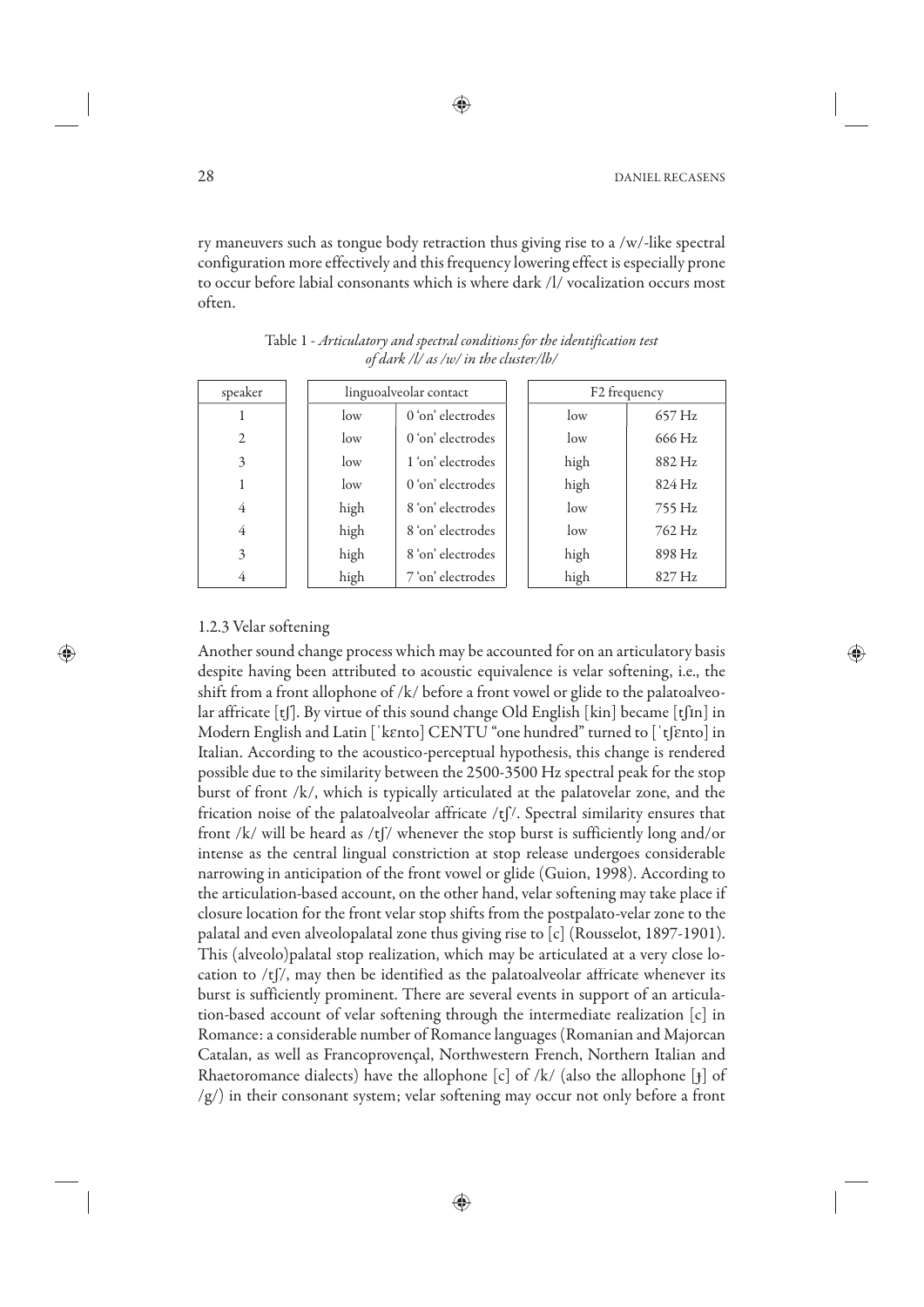vocalic segment but also before /a/ and word finally where it can only be possibly triggered by an (alveolo)palatal realization of the velar stop which may indeed be found in those two vowel and word conditions in some of the Romance dialects listed above (Recasens, 2011).

Two perception experiments (see (a) and (b) below) were carried out in order to investigate whether  $[c]$  may be heard as /t $\int$ / and, if so, which acoustic cues are primarily responsible for velar softening.

(a) Real speech  $\lceil cV \rceil$  excerpts excised from a subset of  $\lceil V \# cV \rceil$ ,  $\lceil V \ c \# V \rceil$ ,  $\lceil V \ cV \rceil$ and [#cV] sequences with the vowels /i/ and /a/ produced by several Majorcan Catalan speakers were presented for identification as /k/ or as /tf/ (in Majorcan Catalan,  $[c]$  is an allophone of /k/ occurring before /i, e,  $\varepsilon$ , a, j/ and word finally). According to the perceptual identification results,  $[c]$  is prone to be heard as /t $\int$ / before /i/ rather than before /a/ (affricate responses amounted to 40-70% in the former vowel condition and to less than 40% in the latter), which is in line with velar softening occurring mostly before front vocalic segments in the world's languages (Recasens, 2014).

(b) Since the frequency characteristics of the stop burst and the vowel formant transitions for  $[c]$  approach those for /t $\int$ / independently of segmental context and word position, it was hypothesized that the identification of  $[c]$  as /t $\int$ / before front vowels and [j] ought to depend on an increase in burst duration and/or intensity associated with the articulatory and aerodynamic factors referred to above. In order to elicit which one of these two acoustic characteristics would yield higher affricate identification percentages, Catalan listeners were asked to identify as /k/ or /tʃ/ a subset of the [#ci] and [i#ci] stimuli used in the previous perception test whose burst duration and intensity values were more appropriate for the affricate and thus ranged between 50 ms and 80 ms and 50 dB and 70 dB, respectively. The identification results show that the intensity level is the most prominent acoustic cue for the identification of  $[c]$  as  $/t$   $/t$ : the affricate is heard about 80%-100% of the time when burst intensity is about 65-70 dB, which is comparable to the frication noise intensity for the affricate. On the other hand, burst duration may also play a role though only when the intensity level is about 60 dB and therefore lies somewhere between the intensity levels for unaspirated  $[k]$  and for  $[t]$ .

The replacement of  $[c]$  by /t $\int$ / before /a/ and word finally may be achieved through an increase in linguopalatal contact towards the alveolar zone and thus articulatory enhancement (see also Garrett, Johnson, 2010). This tongue contact increase before /a/ (and thus the chances that velar softening applies) is expected to take place mostly when the stop occurs in the phonetically prominent word initial and stressed syllable conditions.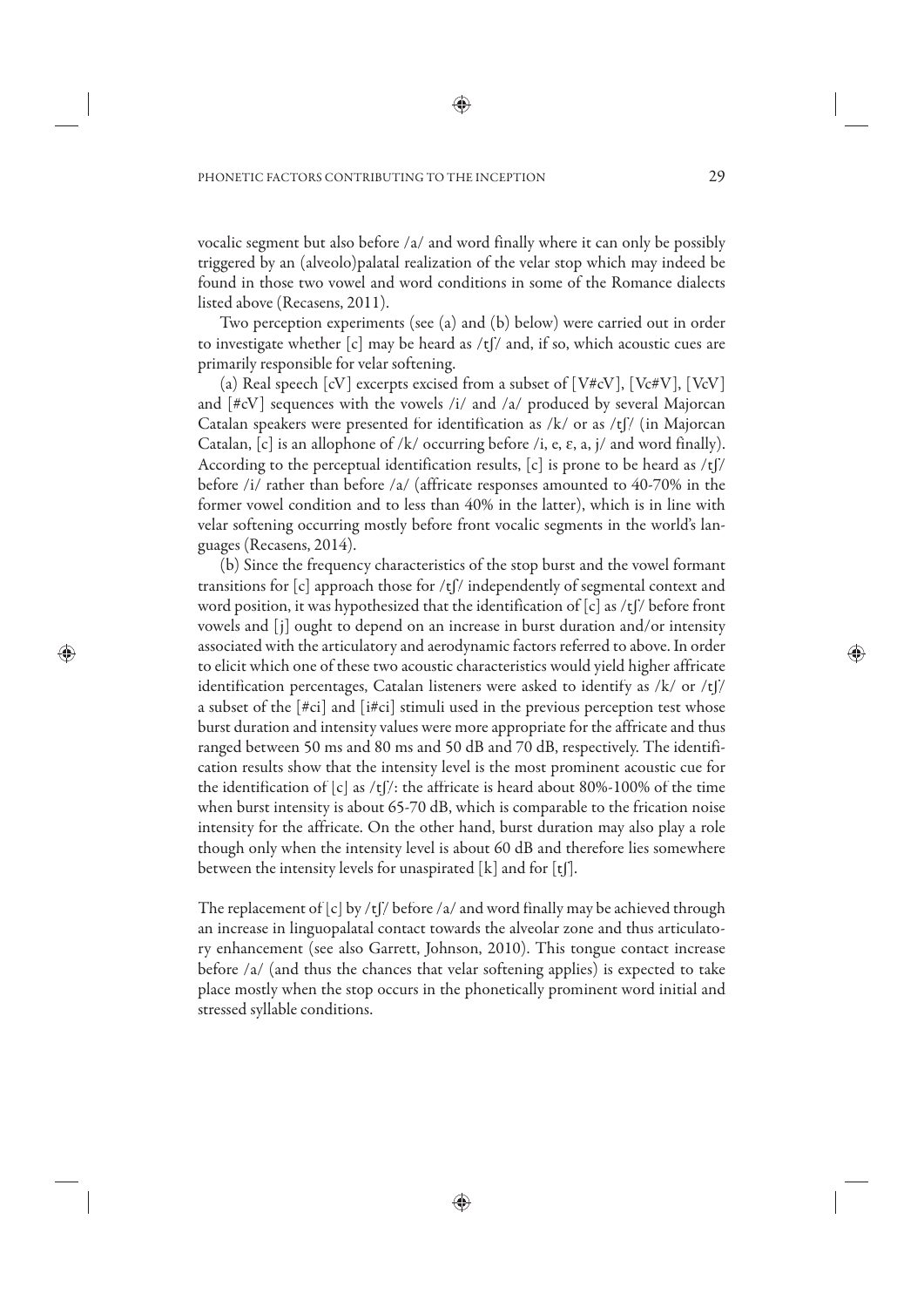



## 2. *Single vs multiple evolutionary pathways*

It has been traditionally assumed that sound changes proceed along a single pathway. Several changes depend indeed on a single articulatory mechanism which can be identified relatively easily. Thus, articulatory enhancement may account for why word-initial /n, l/ or their geminate cognates /nn, ll/ may be replaced by the alveolo-palatals /ʎ, ɲ/ (Argentinian Spanish [ˈɲuðo] for [ˈnuðo] NODU "knot", Catalan [ʎas] LAQUEU "bow", [aɲ] ANNU "year"). Articulatory reduction, on the other hand, can explain why  $/p/m$ ay yield  $[n]$  in syllable- or word-final position, as shown by the alternation between syllable-initial intervocalic [ɲ] and word-final [n] in the Spanish lexical pair *desdeñar* "treat with disdain" - *desdén* "disdain". A rise in intraoral pressure level conditioned to a greater or lesser extent by articulatory factors explains why oral stop epenthesis may take place in nasal+ fricative clusters  $(e.g., /ms/>(ms))$  and why syllable-final obstruents are prone to devoice in heterosyllabic consonant clusters (e.g.,  $\langle zt \rangle > [z \overline{t}]$ ).

Attention to phonetic detail suggests that several sound changes may proceed through more than one evolutionary pathway depending on the relative prominence of the acoustic characteristics that speaker-listeners use for phonemic identification. This possibility is in line with vowels and consonants being often cued by several cooccurring acoustic characteristics (see Lisker, 1986 for the acoustic properties that cue the stop voicing distinction in the world's languages). This section deals with several phonemic replacements which may be achieved through more than one evolutionary pathway and seeks to determine which acoustic cues are used by listeners for implementing each sound change.

#### 2.1 Dark /l/ vocalization

Languages and dialects may choose between two different pathways for the identification of [ɫ] as /w/, most clearly so when the lateral is preceded by a low vowel: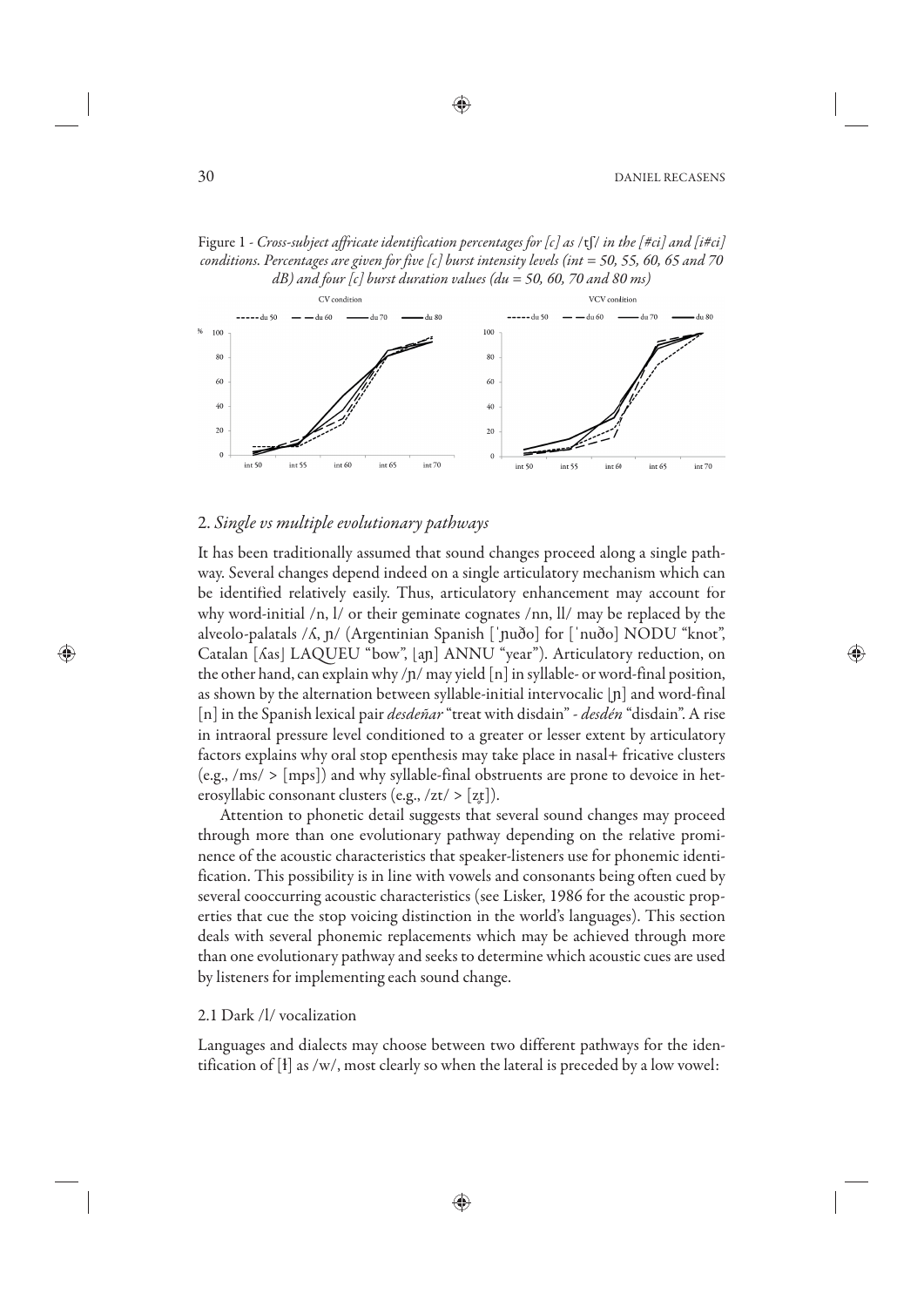(a) The misperception of dark /l/ as /w/ whenever the steady-state spectrum for the alveolar lateral exhibits a sufficiently low F2 frequency, i.e.,  $\langle aI \rangle > |aw|$ . This is by far the most preferred option in the world's languages (see section 1.2.2).

(b) The integration of the VC transitions as /w/  $(|a| > |awt|)$  followed by [ł] elision whenever the apical closure is severely reduced or occurs after voicing offset utterance-finally ( $[awł] > [aw]$ ). This phonetic development occurs in some Romance dialects which still keep the intermediate phonetic variant *aul*, as for [awɫt] ALTU "high" (Romansh) and *aurdeia* 'aldea' "village" (Northern Portuguese dialects).

Spectrographic and perception data reported elsewhere (Recasens, Espinosa, 2010) show that in order for /al/ to be heard as /awl/ the VC transitions must start before the steady-state portion of the alveolar lateral and therefore the tongue dorsum lowering and backing motion for dark /l/ must occur in advance of the tongue tip raising gesture for the consonant. A perception experiment was carried out in order to ascertain whether the identification of dark /l/ as /w/ is likely to proceed either through the pathway  $|V| > |Vw|$  when F2 lowering at the consonant steady-state period causes dark /l/ to be perceived as /w/, or else the pathway /Vl/  $>$  [Vwł]  $>$ [Vw] whenever variations in the relative timing of the VC transitions cause an [w] like segment to be perceived at /l/ onset. A series of synthetic speech stimuli were built up which differed in the two acoustic parameters as follows: the steady-state F2 frequency values ranged between 650 Hz for a strongly dark realization of [ɫ] and 1050 Hz for a less dark realization of the consonant; the VC transitions ended at four different temporal points: at the onset of the /l/ steady-state period, or at 15 ms, 30 ms and 45 ms before it. Subjects were asked to identify the stimuli in question as /l/ or /w/.

Perceptual identification results show that /l/ is more likely to be identified as /w/ when F2 at the steady-state period of /l/ is lowered from 1050 Hz down to 650 Hz (by 5-45%) than when the offset of the VC transitions is anticipated in time (by 15-35%). Moreover, the latter acoustic characteristic contributes to an increase in the /w/ identification percentages only when the F2 frequency at the steady-state portion of the alveolar lateral is minimal (650-750 Hz). These perception results are consistent with the outcome of the vocalization process being [w] rather than [wl] in the world's languages, and suggest that the vowel transitions may act as a secondary vocalization cue which is used by speakers to enhance the perceptual effectiveness of the steady-state F2 frequency whenever /l/ is strongly dark.

#### 2.2 Dark /l/ elision

Another example illustrating a double evolutionary pathway is the elision of dark /l/ in preconsonantal position mostly after /a/ or a back rounded vowel. It has been assumed traditionally that this change must take place after /l/ vocalization and thus that the final outcome *o*C of /alC/ (Spanish *otro* ALTERU "other", French *haut* ALTU) has been issued through the stages /alC/  $>$  [awC]  $>$  [ $\text{owC}$ ]  $>$   $\text{}_{\text{oC}}$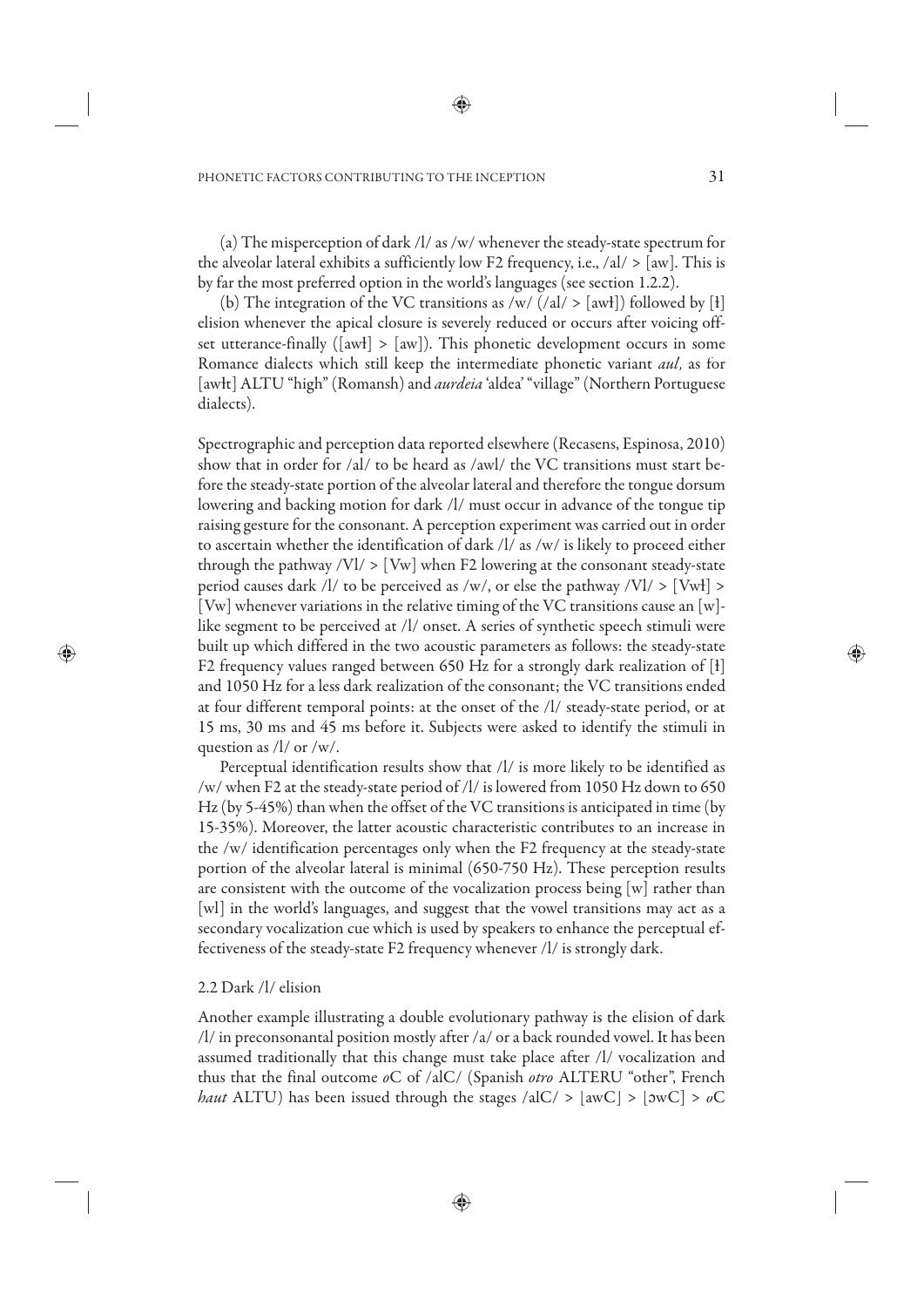where the lateral vocalizes in the first place, /a/ assimilates to following [w] at a later stage, and [w] ceases to be heard due to perceptual similarity with preceding *o* at the end of the derivation. This development is supported by the existence of the intermediate sequence *ou* in lexical forms such as Portuguese *outro* ALTERU.

Another phonetic evolution is also possible, i.e., /alC/ > [ɔɫC] > *o*C, where consonant-dependent anticipatory tongue body lowering and retraction causes lower pharyngeal /a/ to raise to upper pharyngeal [ɔ] after which [ɫ] ceases to be heard due to the spectral similarity with the mid back rounded vowel. Supporting evidence for this evolutionary pathway comes from dialectal variants such as Lombard *molta* MALTHA "malt" (Rohlfs, 1966: 37), as well as the absence of specific intermediate vocalized variants. Thus, for example, Catalan *cop* COLAPHU "blow" must have been issued directly from *colp* since *colp* and *cop*, but not *coup*, appear in old written texts (Coromines, 1980-1988, 2: 888).

#### $2.3 / Vp / > [VjN]$

It has been assumed that the decomposition of  $/n/$  into [iN], which occurs mostly syllable-finally, may operate whenever the alveolopalatal nasal exhibits a reduced realization involving a decrease in dorsopalatal contact. At least among a subset of speakers, this change has become phonologized in preconsonantal word final position in Majorcan Catalan. Thus, in this Catalan dialect, /aɲ/ is realized as [ajm] in the sequence *any bo* "good year" and /paɲ/ as [pajn] in the sequence *pany dur* "tough lock", where regressive place assimilation applies to the nasal consonant outcome of the /ɲ/ decomposition process. However, while weakening could certainly account for the reduction of  $/p/$  to  $[n]$  (see section 2), it leaves unexplained the presence of the on-glide in phonetic outcomes such as [jm] and [jn] above. An alternative explanatory account for this on-gliding process is that the replacement of  $/p / by [jN]$  has been triggered not by articulatory weakening but by articulatory reinforcement involving an increase in dorsopalatal contact and consequently in the frequency endpoint and the extent of the F2 vowel transitions  $(|n| > |j\rangle |$ . Several data speak in support of this phonetic development: electropalatographic data for Majorcan Catalan show that syllable-initial /ɲ/ may be realized not only as an alveolopalatal consonant exhibiting a closure location encompassing the alveolar and prepalatal zones but also as a purely palatal consonant which is articulated at the palatal zone exclusively; in other Romance languages, [j] insertion may also take place occasionally before  $/p/$  and other syllable initial (alveolo)palatal consonants without the consonant becoming depalatalized after on-gliding has taken place (see Recasens, 2014 for examples).

In order to elicit whether the change  $/n/$  > [iN] is triggered by articulatory weakening or by articulatory strengthening, the perceptual role of the two following acoustic cues acting in synchrony was submitted to perceptual evaluation in Recasens, Espinosa (2010):

(a) The duration of the VC transitions, which ought to be longer for [jn] and [jɲ] than for [ɲ] and, therefore, could be associated both with a reduced version of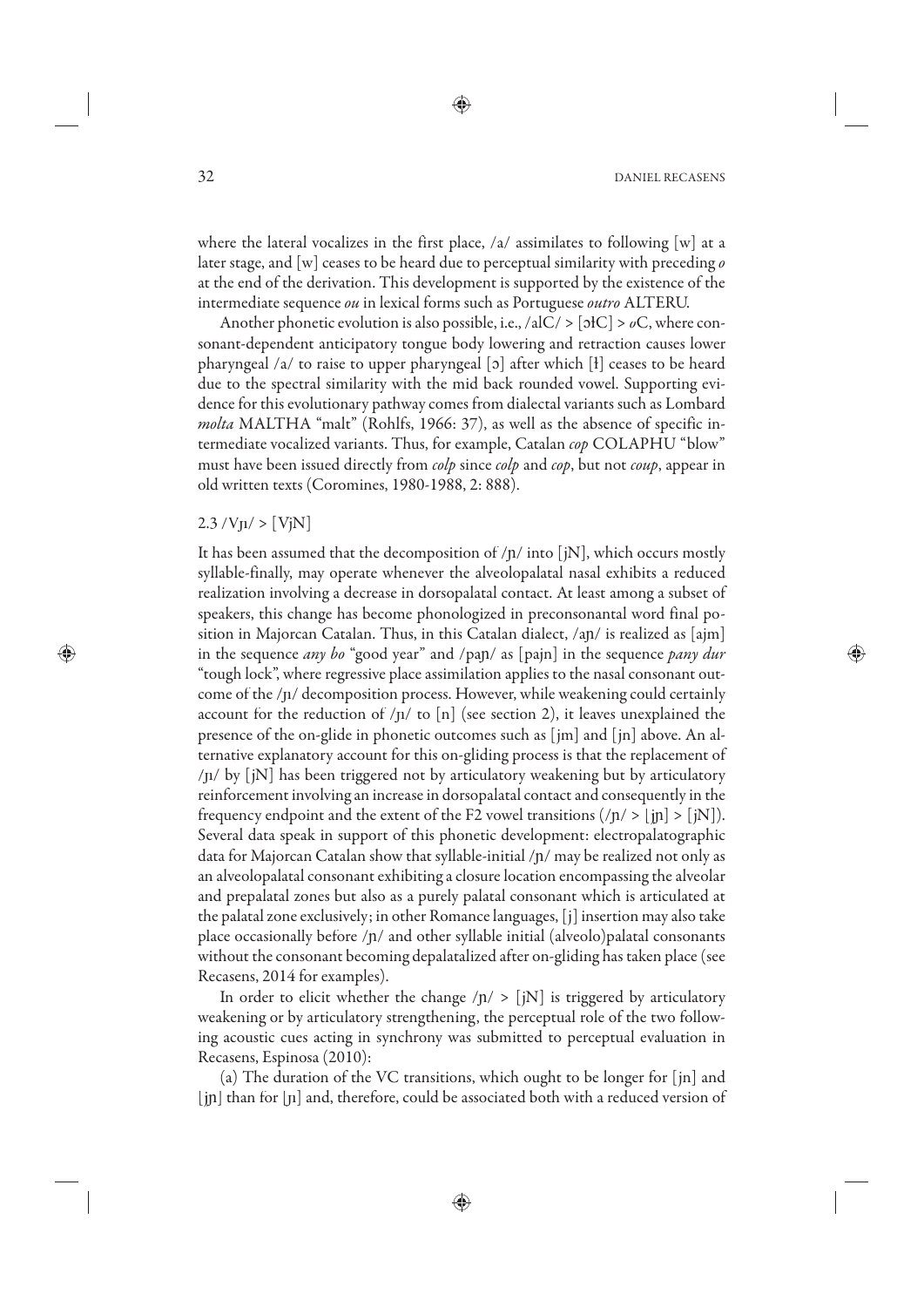$\lceil n \rceil$  (/ $\eta$ / >  $\lceil jN \rceil$ ) and with an increase in dorsopalatal contact during the alveolopalatal nasal  $(\frac{n}{$  > [in]).

(b) The VC transitions endpoint frequency, which should be higher for [jɲ] (though not necessarily for  $[iN]$ ) than for  $[n]$  and therefore ought to be positively related to an increase in dorsopalatal contact. Indeed, the larger the dorsopalatal contact size, the higher the F2 frequency at the offset of the vowel transitions is expected to be.

In order to find out which one of the two acoustic cues contributes most to /ɲ/ decomposition, a series of LPC-generated synthetic stimuli were built up using a representative production of the sequence /aɲ/ by a native Catalan speaker. The stimuli differed both in the endpoint frequency and duration of the F2 vowel transitions, which ranged between 1800 Hz to 2200 Hz and 70 and 170 ms respectively. Subjects were asked to identify these acoustic stimuli as either /n/ or /jn/. Results show that the /jn/ identification percentages increase with the endpoint frequency (by 10%-50%) rather than with the duration (by 20%- 40%) of the F2 vowel transition; moreover, the duration cue was only perceptually effective when the endpoint frequency amounted to about 2100-2200 Hz and was thus highest. This finding is in support of the hypothesis that an increase in dorsopalatal contact may cause  $/p/$ to be heard as /jn/ since, as pointed out above, this articulatory characteristic and the F2 transitions endpoint frequency are positively correlated. Results also reveal that the duration of the F2 vowel transitions acts as a secondary cue by contributing to an increase in the percentage of /jn/ responses whenever the frequency endpoint exceeds 2000 Hz.

# 2.4 Palatalization of /kt, ks/

Another relevant sound change which illustrates the multiple vs single pathway is the evolution of /kt/ and /ks/ in the Romance languages. Two derivations (a) and (b) have been proposed traditionally in order to account for the phonetic outcomes /jt/, /tʃ/ and [c] of /kt/ (as in Portuguese *leite* LACTE "milk", Spanish *leche* and Rhaetoromance [lac]), and /js/ and /ʃ/ of /ks/ (as in French *fraisse* FRAXINU "ash" and Catalan *freixe*):

(a) The velar stop undergoes lenition and vocalization into [j] after which progressive palatalization causes the following dentoalveolar to turn into an (alveolo)palatal consonant (Menéndez Pidal, 1968: 143-144). At a later stage, the outcome [jc] may yield [c] though glide absorption and [c] may give rise to an affricate.

$$
/kt \rangle \{ \mathbf{c} \mathbf{c} \} \rangle \{ \mathbf{c} \mathbf{c} \} \rangle \{ \mathbf{c} \} \rangle \{ \mathbf{c} \} \rangle \{ \mathbf{c} \} \rangle \{ \mathbf{c} \} \rangle \{ \mathbf{c} \} \rangle \{ \mathbf{c} \} \rangle \{ \mathbf{c} \} \rangle \{ \mathbf{c} \} \rangle \{ \mathbf{c} \} \rangle \{ \mathbf{c} \} \rangle \{ \mathbf{c} \} \rangle \{ \mathbf{c} \} \rangle \{ \mathbf{c} \} \rangle \{ \mathbf{c} \} \rangle \{ \mathbf{c} \} \rangle \{ \mathbf{c} \} \rangle \{ \mathbf{c} \} \rangle \{ \mathbf{c} \} \rangle \{ \mathbf{c} \} \rangle \{ \mathbf{c} \} \rangle \{ \mathbf{c} \} \rangle \{ \mathbf{c} \} \rangle \{ \mathbf{c} \} \rangle \rangle \langle \mathbf{c} \rangle \rangle \langle \mathbf{c} \rangle \rangle \langle \mathbf{c} \rangle \rangle \langle \mathbf{c} \rangle \rangle \langle \mathbf{c} \rangle \rangle \langle \mathbf{c} \rangle \rangle \langle \mathbf{c} \rangle \rangle \langle \mathbf{c} \rangle \rangle \langle \mathbf{c} \rangle \rangle \langle \mathbf{c} \rangle \rangle \langle \mathbf{c} \rangle \rangle \langle \mathbf{c} \rangle \rangle \langle \mathbf{c} \rangle \rangle \langle \mathbf{c} \rangle \rangle \langle \mathbf{c} \rangle \rangle \langle \mathbf{c} \rangle \rangle \langle \mathbf{c} \rangle \rangle \langle \mathbf{c} \rangle \rangle \langle \mathbf{c} \rangle \rangle \langle \mathbf{c} \rangle \rangle \langle \mathbf{c} \rangle \rangle \langle \mathbf{c} \rangle \rangle \langle \mathbf{c} \rangle \rangle \langle \mathbf{c} \rangle \rangle \langle \mathbf{c} \rangle \rangle \langle \mathbf{c} \rangle \rangle \langle \mathbf{c} \rangle \rangle \langle \mathbf{c} \rangle \rangle \langle \mathbf{c} \rangle \rangle \langle \mathbf{c} \rangle \rangle \langle \mathbf{c} \rangle \rangle \langle \mathbf{c} \rangle \rangle \langle \mathbf{c} \rangle \rangle \langle \mathbf{c} \rangle \rangle \langle \mathbf{c} \rangle \rangle \langle \mathbf{c} \rangle \rangle \langle \mathbf{c} \
$$

(b) The two consonants of the cluster /kt/ blend into an alveolopalatal or palatalized stop ([c], [t j ]) and those of the cluster /ks/ into a palatoalveolar or palatalized fricative ([ʃ], [sj ], after which several changes (full palatalization, on-gliding, affrica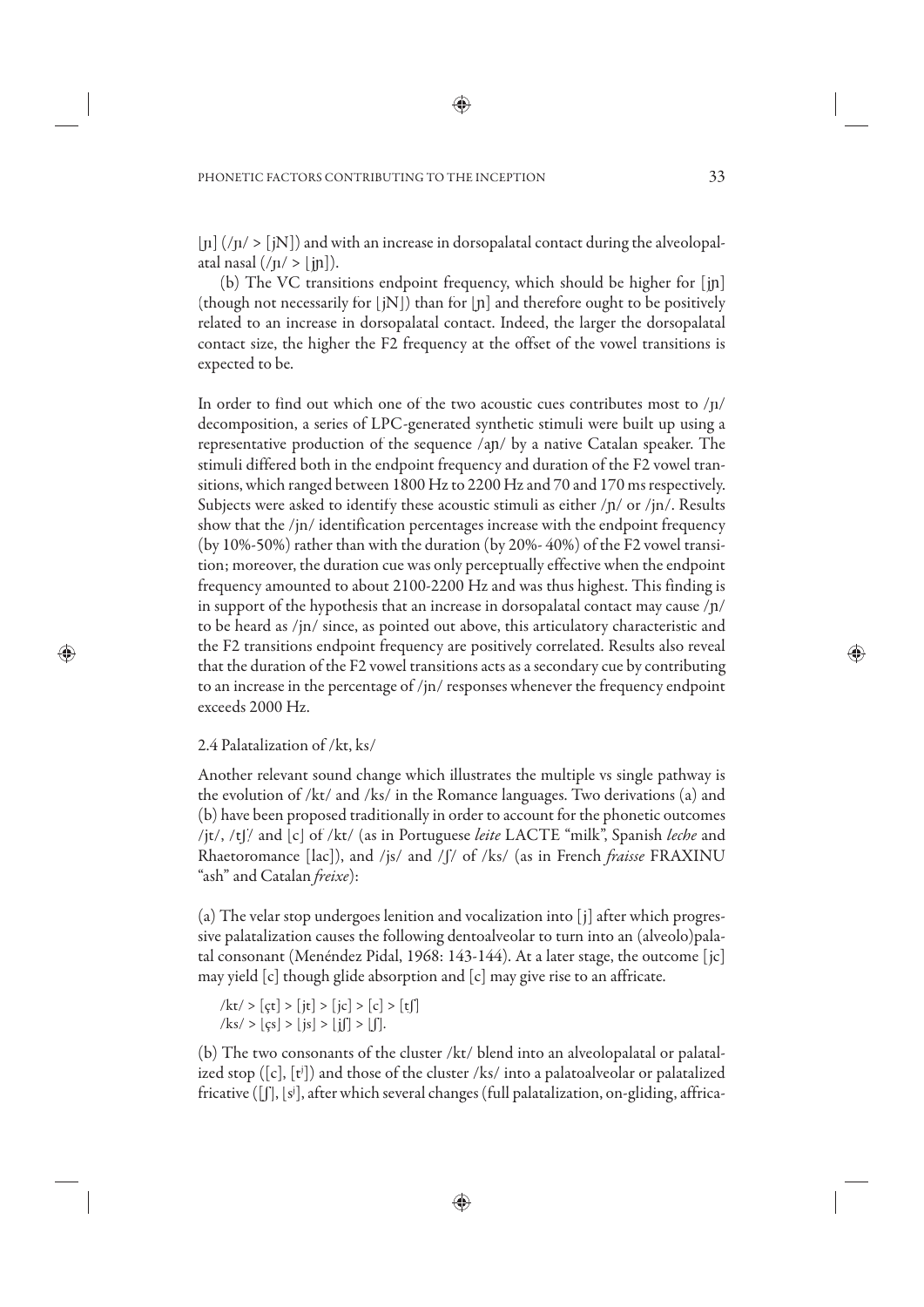tion) may take place. Two slightly different formulations of this development have been proposed: Hall's in (a') (Hall, 1974) and Thomsen's in (b') (Thomsen, 1876).

- (a')  $/kt$  > [xt] > [çt] > [t<sup>j</sup>] > [tʃ, jt]  $|k s| > [xs] > [gs] > [s^j] > [f, js]$
- (b')  $/kt$  > [t<sup>j</sup>:] > [jt, c, tʃ]  $/$ ks/ >  $[s^j$ :] > [js, f].

At least regarding originary /kt/, we would like to propose that the two phonetic derivations, not just one, may have operated in Romance. Indeed, the change  $/kt/$  >  $[ct]$  >  $[it]$  looks more plausible than  $/kt/$  >  $[c]$  >  $[it]$  in the case of dialects and languages where the final outcome is  $[(i)t]$  such as Portuguese, Old Spanish and Catalan, the main reason being that the alveolopalatal stop  $[c]$  is not prone to develop an on-glide due to its fast and relatively short vowel transitions. On the other hand, the derivation involving gestural blending is preferable in the case of dialects and languages where the final outcome is [c] (Rhaetoromance, Northern Italian dialects). It should also be noticed that, as the developments above show, the final outcome [tʃ] may derive from [c] in the two derivations and thus whether the (alveolo)palatal stop is generated from [jt] through progressive palatalization (as in Spanish) or through blending (as in Rhaetoromance).

As for /ks/, manner requirements for /s/ render unlikely the implementation of a blending process between the stop and the following fricative consonant the reason being that the tongue dorsum needs to be lowered somewhat for the passage of airflow through a central slit. Therefore, only the vocalization pathway referred to in (a) above and the following developments appear to be possible in this case: /ks/ > [çs] > [js] > [js] > [js] (French, Occitan) and /ks/ > [çs] > [js] > [j] > [ʃ] (Catalan, Portuguese, Old Spanish).

# 3. *The contribution of articulatory/acoustic prominence*

This section explores briefly the relevance of positional factors in sound change implementation. Articulatory and acoustic data reveal that consonants are produced with more tongue contact and vowels become more open word-initially than word-internally, and that phonetic segments occurring in stressed syllables are more prominent than those embedded in unstressed ones (Fougeron, Keating, 1997).

In a recent book (Recasens, 2014) we analyzed the effect of word position and stress on sound changes affecting unstressed vowels in Catalan using assimilatory and dissimilatory data collected by dialectologists and linguists since the beginning of the XX century. According to this database, progressive assimilations and dissimilations triggered by consonants on an immediately following unstressed vowel occur mostly in the word syllable-initial position (70.5% of the time) which is in support of the notion that segmental prominence plays an important role in sound change implementation. Table 2 (1a) exemplifies the assimilatory action of consonants placed in the absolute word-initial position: the raising processes  $\langle o \rangle$  > [u]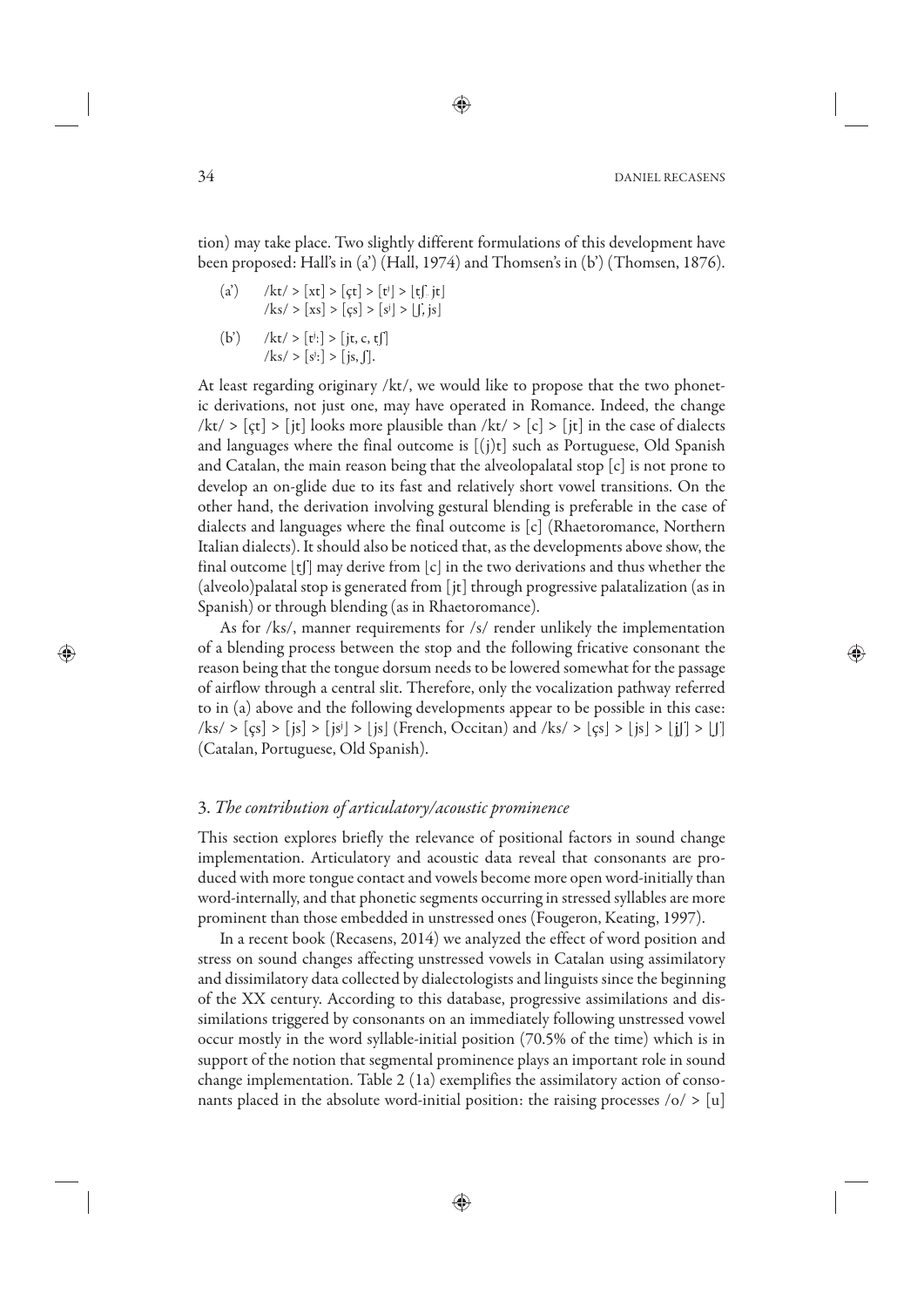and  $/e$  >  $[i]$  triggered by preceding labial and alveolopalatal consonants, respectively, and the lowering process /e/  $>$  [a] after the alveolar trill [r] whose production involves some tongue dorsum lowering and retraction.

The examples under (1b) in Table 2 show that vowel-dependent regressive assimilations are prone to apply when the triggering vowel is stressed and the target vowel is located word-initially. This finding is in agreement with stressed vowels being especially prominent while running against the assumption that unstressed vowels subject to a specific sound change should be located in a non-prominent word position. The relevant examples in the table include two vowel raising instances induced by a contextual high vowel  $($ /o/ > [u], /e/ > [i]) and an instance of vowel lowering triggered by a contextual low vowel  $(\sqrt{e} > [a])$ .

The third set of examples reported in section (1c) of Table 2 is about changes in unstressed vowel quality which are exerted simultaneously by contextual vowels and consonants. While sound changes have been traditionally attributed to a single contextual phonetic segment, there are cases where several contextual segments may act as sound change triggers.

Table 2 - *Assimilatory changes in unstressed vowels (underlined) triggered by contextual vowels and consonants (in bold). Data have been taken from a Catalan database*

| Process                                                        | Triggering segment                                                | Examples                                                                  |  |  |  |
|----------------------------------------------------------------|-------------------------------------------------------------------|---------------------------------------------------------------------------|--|--|--|
|                                                                | (1a) Progressive assimilations induced by word initial consonants |                                                                           |  |  |  |
| o  >  u                                                        | labial C                                                          | $\lceil \mathbf{b}_{\Omega} \rceil$ "bud"                                 |  |  |  |
| $/e$ / > [i]                                                   | alveolopalatal C                                                  | $\lceil \text{A} \cdot \text{cs} \cdot \text{to} \rceil$ "lath"           |  |  |  |
| /e/ > [a]                                                      | alveolar trill                                                    | [re se] "shelter"                                                         |  |  |  |
| (1b) Regressive assimilations induced by vowels                |                                                                   |                                                                           |  |  |  |
| o  >  u                                                        | high V                                                            | [to's <b>u</b> t] "stubborn"                                              |  |  |  |
| $/e$ > [i]                                                     | high V                                                            | [reˈzina] "resin"                                                         |  |  |  |
| $/e$ > [a]                                                     | lower V                                                           | [te rat] "terrace"                                                        |  |  |  |
| (1c) Assimilations induced by contextual vowels and consonants |                                                                   |                                                                           |  |  |  |
| o  >  u                                                        | labial C, alveolopalatal C, high V                                | $[p_0 \ \text{Ai}]$ "donkey"                                              |  |  |  |
|                                                                | velar C, labial C, high V                                         | $\left[\frac{\mathbf{k}\mathrm{o}}{\mathrm{m}\mathbf{u}}\right]$ "common" |  |  |  |
| $/e/$ > [i]                                                    | alveolopalatal C, high vowel                                      | [ <i>A</i> e yum] "vegetable"                                             |  |  |  |
|                                                                |                                                                   | [de 3u] "on an empty stomach"                                             |  |  |  |

Thus, for example, the raising of /o/ to [u] in the word [po ' $\delta i$ ] "donkey" in Western Catalan may in principle be exerted at the same time by the preceding labial consonant (which causes an increase in degree of labiality during /o/), and the following alveolopalatal consonant and high vowel (which cause the tongue dorsum to raise). Three contextual segments may also be involved in the raising of /o/ in the word [koˈmu] "common" in the same Catalan dialect: the stressed high back vowel and the following labial consonant, as well as the preceding velar stop which may cause the postdorsal closure for /o/ to shift from the upper pharynx towards the velar zone. Finally, the change /e/ > [i] in the words  $[$  Ke'  $\gamma$ um] "vegetable" and  $[$  de' $\gamma$ u]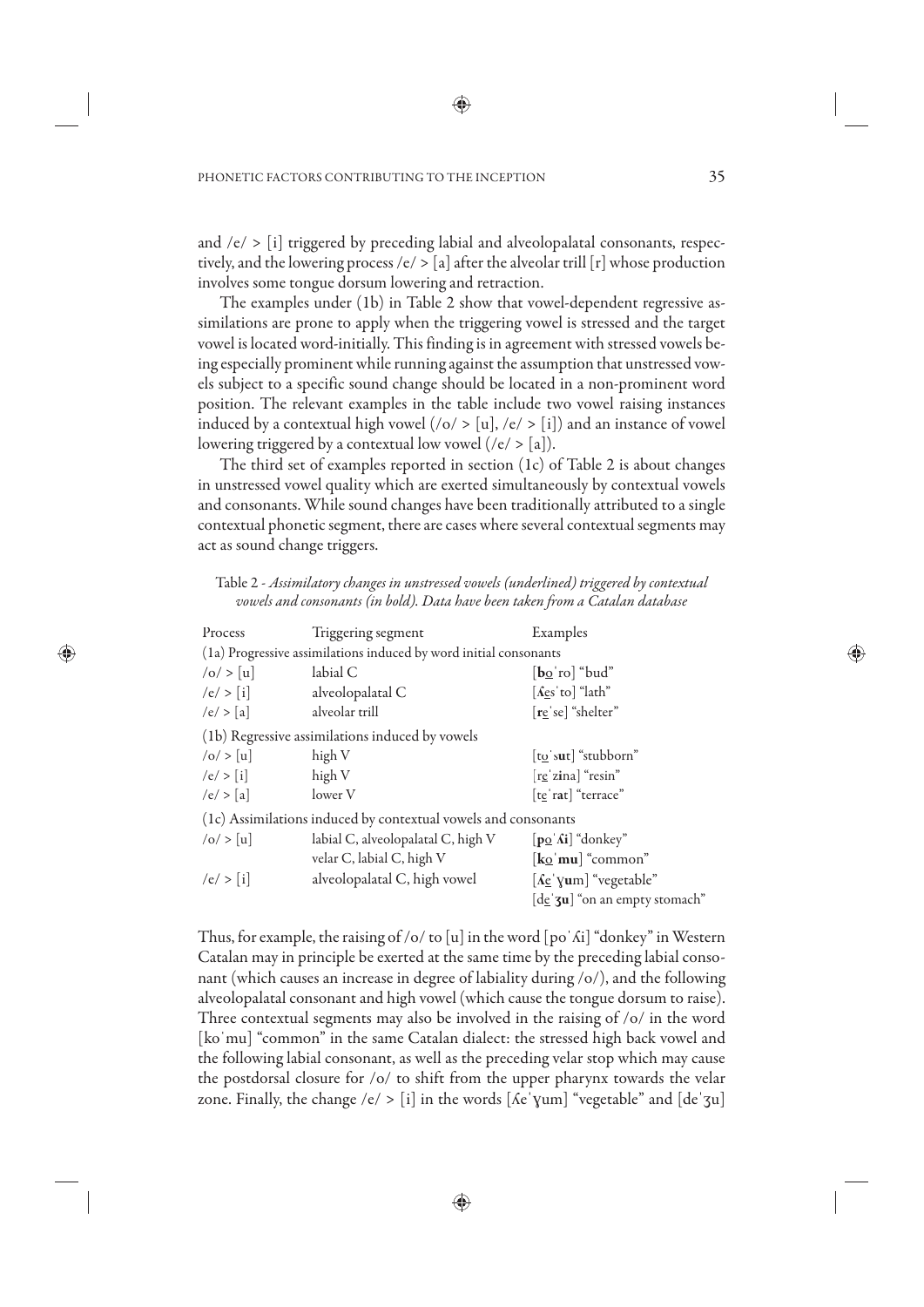36 DANIEL RECASENS

"on an empty stomach" also in Western Catalan may be induced by both the following high stressed vowel and the preceding or following alveolopalatal or palatoalveolar consonant. All these examples reveal that the regressive assimilatory effect of a distant vowel may be reinforced by the progressive or regressive action of a contextual consonant, and therefore that vowel assimilations may be induced by the coarticulatory influence of several contextual segments acting simultaneously.

# 4. *How does sound change originate in the individual?*

Ohala's hypocorrection model states that sound change originates from the failure to compensate for coarticulation, which implies that listeners with little knowledge of the language such as children and second language learners are most likely to make perceptual errors and initiate sound changes. The lack of communication among peoples speaking the same language may cause much dialectal diversity to occur and therefore is also the seed for sound change. It has been shown indeed that individuals living in islands or remote regions may exhibit phonetic developments which diverge from the rule (Andersen, 1998). Another factor contributing to the inception of sound change, which is of much concern in the present investigation, is the degree of sensitivity on the part of the listener to small phonetic differences in the realization of a given phoneme which may take place in different contextual, positional and prosodic conditions. In so far as they are highly sensitive to such small variations in the acoustic signal, innovative listeners may lead sound changes (Grosvald, Corina, 2010). The relevance of this latter aspect can be ascertained from results obtained from peceptual tests which require a fine discrimination between acoustic stimuli differing slightly in one or more acoustic cues. Thus, the 17 subjects who took the identification test for preconsonantal [ɫ] referred to in section 1.2.2 could be grouped depending on their degree of sensitivity to small spectral differences which were available in the acoustic stimuli: at one end of the sensitivity scale, five subjects yielded no /w/ identification percentages at all and another two subjects seldom heard /w/ (two top panels in Figure 2); at the other end, ten subjects heard more instances of /w/ as the  $\lceil \cdot \rceil$  spectral cues became more /w/-like, with seven of them showing a more gradual increase in /w/ identification percentages than the remaining three (three bottom panels in Figure 2).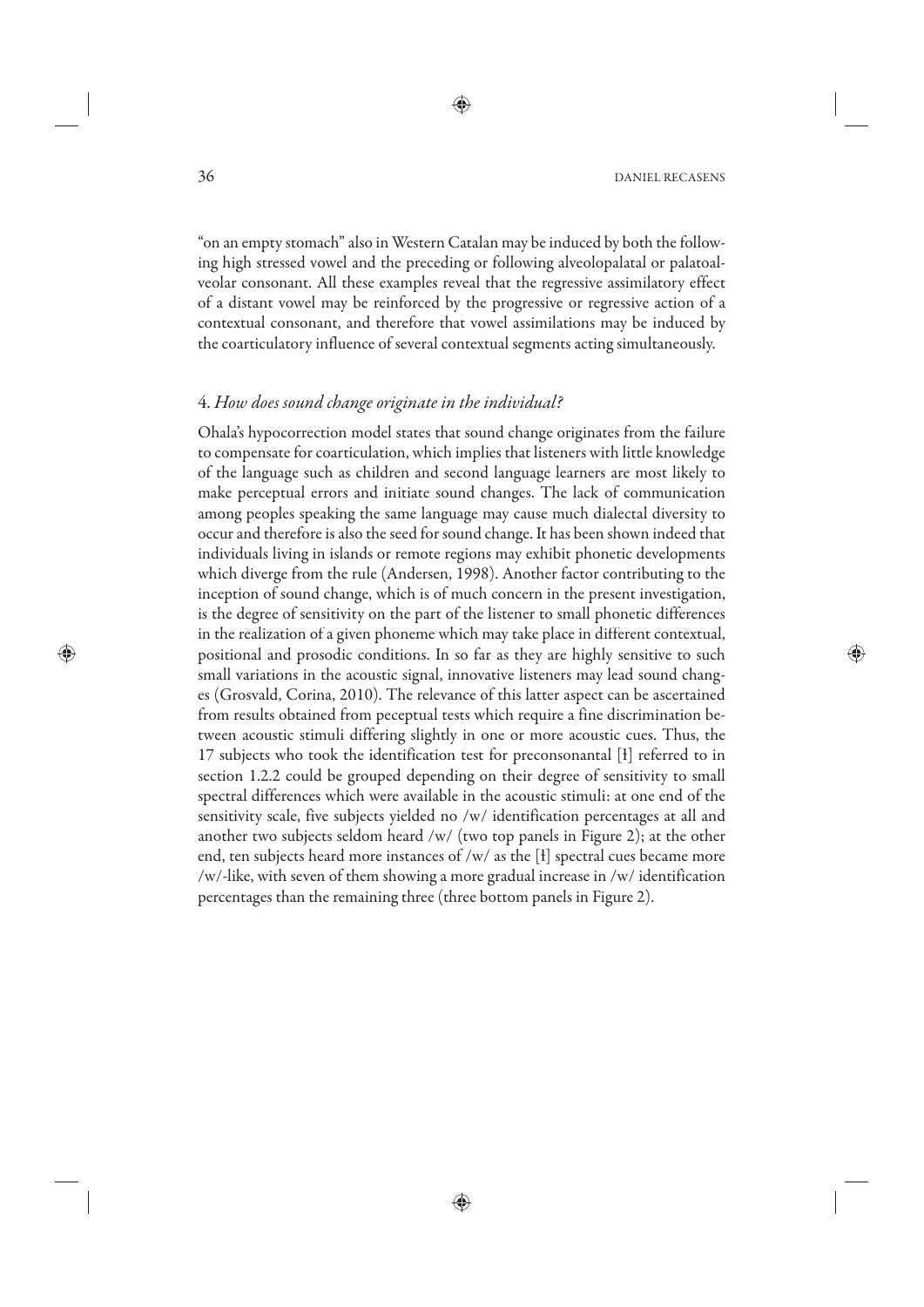Figure 2 - *Subject-dependent patterns of identification of dark /l/ as /w/ according to the perception test described in section 1.2.2 (Top) Poor /w/ identification patterns; (bottom) better identification patterns exhibitinggradual and abrupt rises in the number of /w/ responses. In all graphs, the stimuli placed on the left are /l/-like and those on the right are /w/-like*



# 5. *Summary and conclusions*

Production and perception data reported in this paper reveal that intermediate articulatory variants need to be looked for before disclaiming an articulation-based explanation for specific sound changes. The relevance of phonetic detail for uncovering the phonetic causes of sound change has been illustrated in the case of two changes which are prone to be articulation-based rather than triggered by acoustic equivalence: /l/ vocalization and velar softening. Along these lines the study has also shown for /l/ vocalization and the segmental decomposition of palatal consonants that sound changes may have more than one acoustic origin and therefore may proceed through two and perhaps more evolutionary pathways. Information about the acoustic cues which contribute to the misidentification of one phoneme by another in these circumstances may be obtained by manipulating fine-grained acoustic characteristics which correlate with articulatory variations that may take place in real speech scenarios.

Results reported in this study also suggest that the acoustic cues for a given phoneme may play a primary or secondary role in sound change inception depending on their relative salience, which may vary from dialect to dialect. Secondary acoustic cues may be used by speakers to enhance the perceptual effectiveness of the primary acoustic cue. Thus, dark /l/ vocalization has been shown to depend on changes in F2 frequency at the steady-state consonant period and thus on tongue body configuration and apical contact loss rather than on variations in the timing of the vowel transitions which result from different degrees of gestural anticipation during the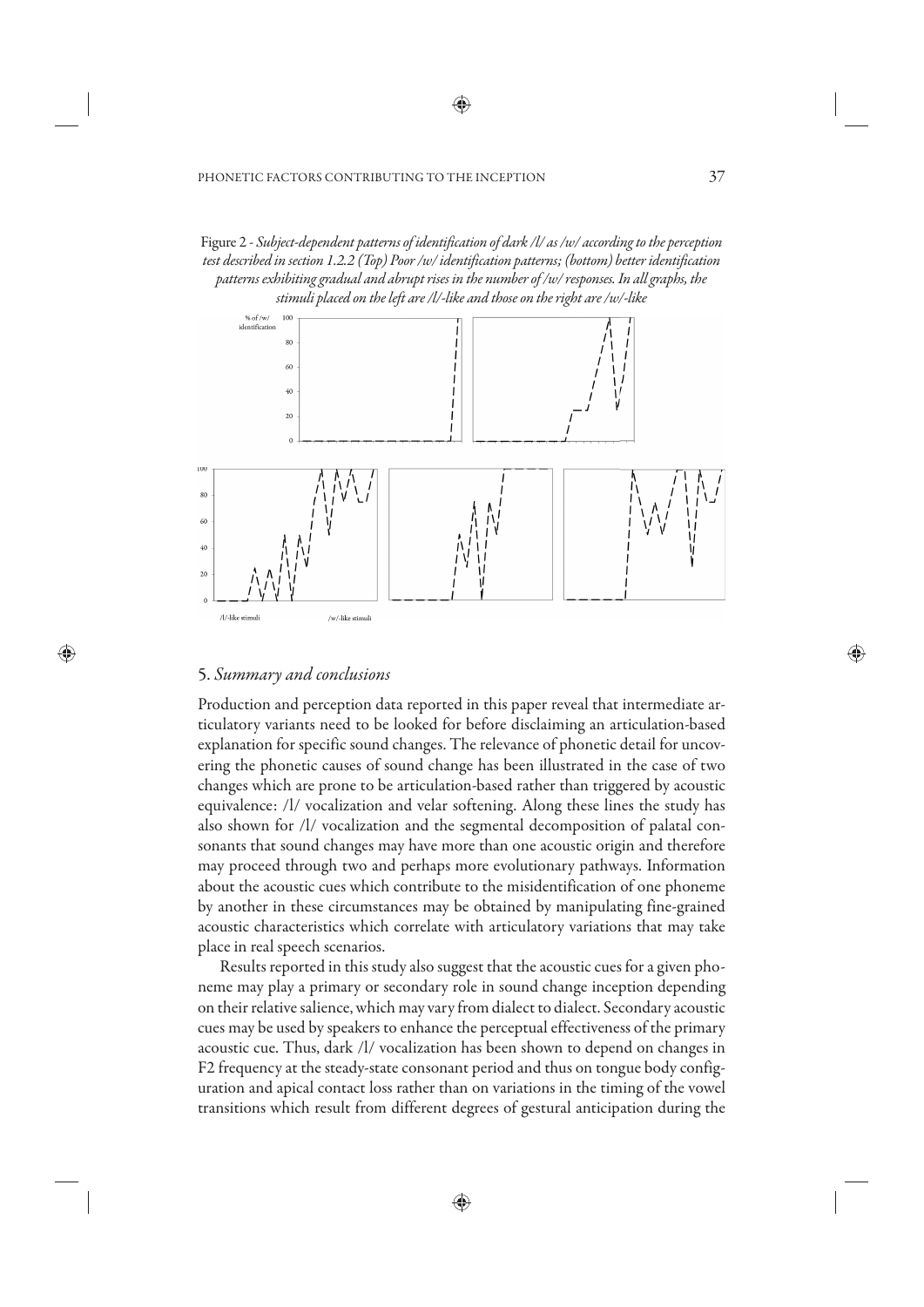38 DANIEL RECASENS

preceding vowel. On the other hand, velar softening appears to be implemented through a rise in burst intensity level rather than through burst lengthening. In the two cases the secondary acoustic characteristics may assist the primary cue in giving rise to a sound change.

The role of segmental prominence and the individual speaker has also been looked into. As for the former aspect, descriptive data on the frequency of occurrence of contextual segments which may trigger a given change suggest that prominence within the word domain plays a relevant role in the implementation of assimilatory changes affecting unstressed vowels. Moreover, it appears that sound changes may be triggered by more than one segment at a time, a possibility which deserves being explored by means of acoustic analysis and perceptual tests in the future. Regarding the role of the individual speaker, the paper argues that those individuals who are especially sensitive to small variations in the acoustic signal are prone to lead sound changes.

# *Acknowledgments*

This research has been funded by projects FFI2013-40579-P from the Spanish Ministry of Economy and Competitiveness, by ICREA (Catalan Institution for Research and Advanced Studies), and by the research groups 2014SGR61 from the Catalan government.

# *References*

ANDERSEN, H. (1988). Center and periphery: adoption, diffusion, and spread. In FISIAK, J. (Ed.), *Historical dialectology, regional and social*. Berlin: Mouton de Gruyter, 39-83.

BEDDOR, P.S. (1983). *Phonological and phonetic effects of nasalization on vowel height.* Bloomington: Indiana University Linguistics Club.

CARIGNAN, C., SHOSTED, R.K., SHIH, CH. & RONG, P. (2013). Compensatory articulation in American English nasalized vowels. In *Journal of Phonetics*, 39, 668-682.

Coromines, J. (1990-1998). *Diccionari etimològici complementari de la llengua catalana,* 8 vols. Barcelona: Curial.

Fougeron, C., Keating, P. (1997). Articulatory strengthening at edges of prosodic domains. In *Journal of the Acoustical Society of America*, 101, 3728-3740.

GARRETT, A., JOHNSON, K. (2010). Phonetic bias in sound change. In Yu, A.C. (Ed.), *Origins of sound change: Approaches to phonologization*. Oxford: Oxford University Press, 51-79.

Gauchat, L. (1925). Confusions d'occlusives dans les patois de la Suisse romande. In *Homenaje ofrecido a Menéndez Pidal*, 1, Madrid: Hernando.

Grammont, M. (1933). *Traité de phonétique*. Paris: Delagrave.

Grosvald, M., Corina, D. (2010). The production and perception of sub-phonemic vowel contrasts and the role of the listener in sound change. In Solé, M.J., Recasens, D.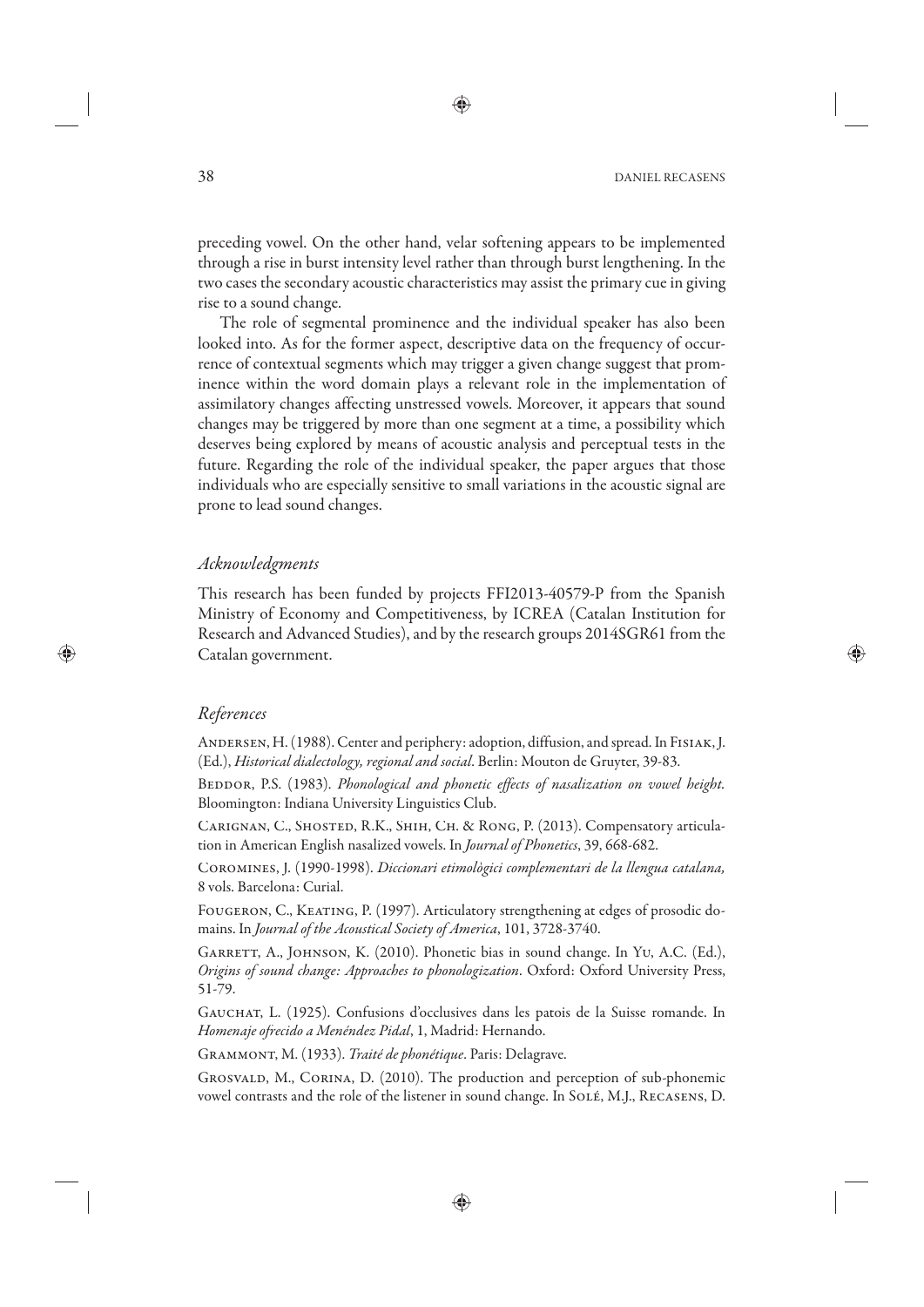(Eds.), *The Initiation of sound shange: Perception, production, and social factors*. Amsterdam: John Benjamins, 77-102.

Guion, S.G. (1998). The role of perception in the sound change of velar palatalization. In *Phonetica*, 55, 18-52.

Hall, R.A. (1974). *External history of the Romance languages*. New York: Elsevier.

HARDCASTLE, W.J., BARRY, W.J. (1985). Articulatory and perceptual factors in /l/ vocalization in English. In *University of Reading Phonetics Laboratory Work in Progress*, 5, 31-44.

Hickley, R. (1984). On the nature of labial velar shift. In *Journal of Phonetics*, 12, 345-354.

Labov, W. (1994). *Principles of linguistic change: Internal factors*. Wiley-Blackwell.

Lausberg, H. (1965). *Lingüística románica*, 1, Madrid: Gredos.

LIN, S., BEDDOR, P.S. & COETZEE, A.W. (2014). Gestural reduction, lexical frequency, and sound change: a study of /l/ lenition. In *Laboratory Phonology*, 5, 2-36.

Lisker, L. (1986). "Voicing" in English: A catalogue of acoustic features signaling /b/ versus /p/ in trochees. In *Language and Speech*, 29, 3-11.

Menéndez Pidal, R. (1968). *Manual de gramática histórica española*. Madrid: Espasa Calpe.

Millardet, G. (1910). *Études de dialectologie landaise; le développement des phonèmes additionnels*. Toulouse: E. Privat.

OHALA, J.J. (1974). Phonetic explanation in phonology. In BRUCK, A., FOX, R. & LA GALY, M. (Eds.), *Papers from the parasession on Natural Phonology*. Chicago: Chicago Linguistic Society, 251-274.

OHALA, J.J. (1978). The story of [w]: An exercise in the phonetic explanation for sound patterns. In *Report of the Phonology Laboratory*, University of California at Berkeley, 2, 133-155.

OHALA, J.J. (1981). The listener as a source of sound change. In MASEK, C.S., HENDRICKS, .A. & Miller, M.F. (Eds.), *Papers from the Parasesssion on Language and Behaviour*. Chicago: Chicago Linguistic Society, 178-203.

Ohala, J.J. (1989). Sound change is drawn from a pool of synchronic variation. In Breivik, L.E., Jahr, E.H. (Eds.), *Language change: Contribution to the study of its causes*. Berlin: Mouton de Gruyter, 173-198.

Phillips, B.S. (2006). *Word frequency and lexical diffusion*. New York: Palgrave Macmillan.

Rankin, R.L. (1974). Latin kw, gw Rumanian p,b: an explanation. In Luján, M., Hensey, F. (Eds.), *Current studies in Romance linguistics.* Washington: Georgetown University Press, 14-26.

Recasens, D. (2014). *Coarticulation and sound change in Romance*. Amsterdam: John Benjamins.

Recasens, D. (2011). Velar and dental stop consonant softening in Romance. In *Diachronica*, 28, 186-224.

Recasens, D. (2014). Acoustic and coarticulatory characteristics of (alveolo) palatal stop consonants, and velar softening. In *Journal of Phonetics*, 42, 37-51.

Recasens, D., Espinosa, A. (2010). A perceptual analysis of the articulatory and acoustic factors triggering dark /l/ vocalization. In RECASENS, D., SÁNCHEZ MIRET, F. & WIREBACK, J. (Eds.), *Experimental phonetics and sound change*. München: Lincom Europa, 71-82.